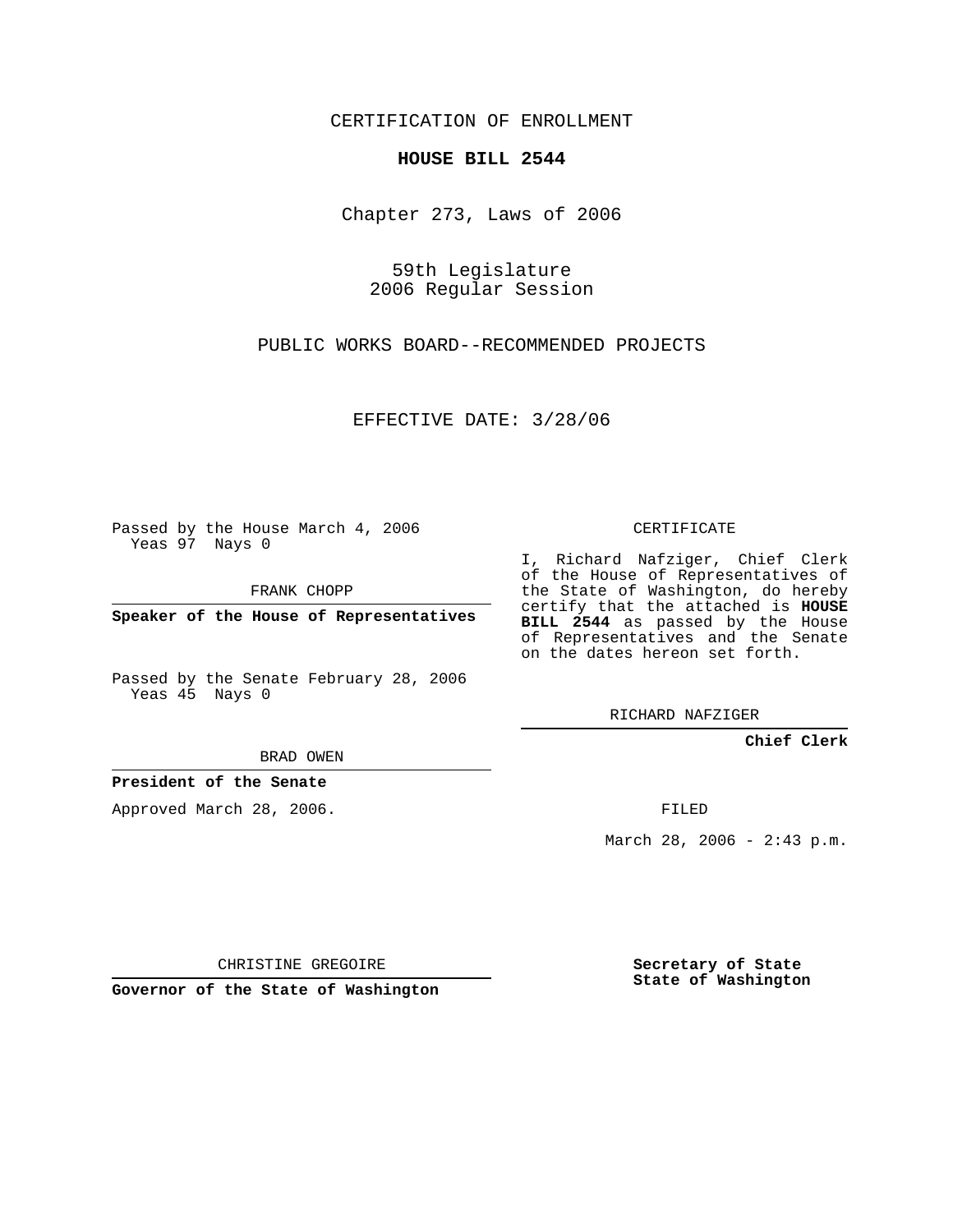## **HOUSE BILL 2544** \_\_\_\_\_\_\_\_\_\_\_\_\_\_\_\_\_\_\_\_\_\_\_\_\_\_\_\_\_\_\_\_\_\_\_\_\_\_\_\_\_\_\_\_\_

\_\_\_\_\_\_\_\_\_\_\_\_\_\_\_\_\_\_\_\_\_\_\_\_\_\_\_\_\_\_\_\_\_\_\_\_\_\_\_\_\_\_\_\_\_

## AS AMENDED BY THE SENATE

Passed Legislature - 2006 Regular Session

## **State of Washington 59th Legislature 2006 Regular Session**

**By** Representatives P. Sullivan, Jarrett, Green, Dunshee, Upthegrove, McCoy, Ericks, Simpson, Schual-Berke, Lantz, Ormsby, Springer, Kilmer and Kagi; by request of Department of Community, Trade, and Economic Development

Read first time 01/10/2006. Referred to Committee on Capital Budget.

 1 AN ACT Relating to authorization for projects recommended by the 2 public works board; creating new sections; and declaring an emergency.

3 BE IT ENACTED BY THE LEGISLATURE OF THE STATE OF WASHINGTON:

 NEW SECTION. **Sec. 1.** Pursuant to chapter 43.155 RCW, the following project loans recommended by the public works board are authorized to be made with funds appropriated from the public works assistance account:

 (1) Alderwood water and wastewater district--sanitary sewer project--upgrade the picnic point wastewater treatment facility and increase the maximum month flow capacity from three million gallons per day to six million gallons per day by improving the fine screening, vortex grit removal, membrane bioreactor, and ultraviolet

 disinfection . . . . . . . . . . . . . . . . . . . . . . . \$7,000,000 (2) Arlington--sanitary sewer project--improve the solids handling capacity of the wastewater treatment plant, expand the capacity of both the solids processing and liquid treatment portions of the plant, and 17 alter the type of treatment process  $\ldots$  . . . . . . . . . . \$7,000,000 (3) Bainbridge Island--sanitary sewer project--construct an enclosed building to house the headworks equipment, construct a new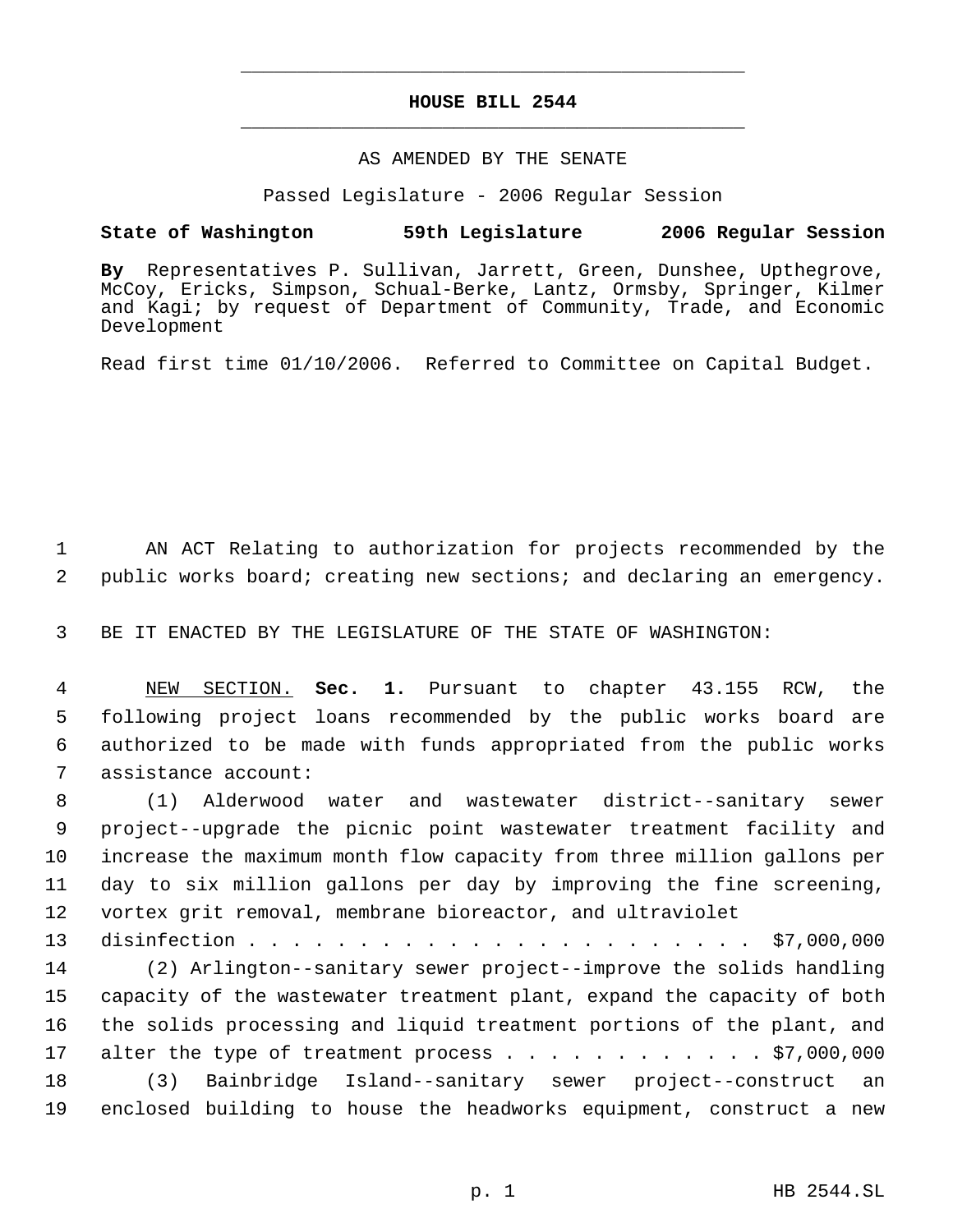building to house solid handling equipment, convert aeration for both basins from surface aeration to diffused air, add solid storage basins, upgrade two existing clarifiers and associated return activated sludge pumps, construct vactor decanting station, and replace existing electrical system . . . . . . . . . . . . . . . . . . . . . \$3,564,500

 (4) Bellingham--domestic water project--remove an aging diversion dam and replace its function with a withdrawal structure built into the river that will not impede the natural flow of the river to restore runs of two endangered species to the upper reaches of the middle fork of the Nooksack river and connect it with the existing

 system . . . . . . . . . . . . . . . . . . . . . . . . . . \$3,400,000 (5) Birch Bay water and sewer district--sanitary sewer project--replace the sanitary sewer force main from pump station number 3 to the wastewater treatment plant and divert a portion of the districts sewer flow around pump station number 4 directly to pump station number 3 resulting in a twenty-six percent increase in sanitary 17 sewer conveyance capacity . . . . . . . . . . . . . . . . . \$2,305,625

 (6) Buckley--sanitary sewer project--construction of a dewatering building to house a belt filter press sludge dewatering machine, rebuild and expand the wastewater treatment plant to provide nutrient removal and accommodate the wastewater from Rainier school and anticipated growth over the next twenty years, and construction of a gravity interceptor. Improvements to the plant include enclosed headworks with fine screens, grit removal, flow measurement and sampling, biological nutrient removal activated sludge process with new anaerobic basins, anoxic basins, and aeration basins, activated sludge clarifiers, and return sludge pumping, followed by ultraviolet light disinfection . . . . . . . . . . . . . . . . . . . . . . . \$7,000,000

 (7) Enumclaw--sanitary sewer project--upgrade and expand the existing wastewater treatment plant including new headworks, new extended aeration activated sludge basins, new anaerobic/anoxic basins for phosphorus removal and denitrification, two additional secondary clarifiers, chemical facilities for additional phosphorus removal in the existing secondary clarifiers, sludge dewatering and stabilization facilities, enlarged laboratory area, increasing capacity to accommodate projected urban growth through 2022 . . . . . . \$5,700,000 (8) Everett--sanitary sewer project--limit biochemical oxygen demand loads of the wastewater flowing into the aeration ponds to less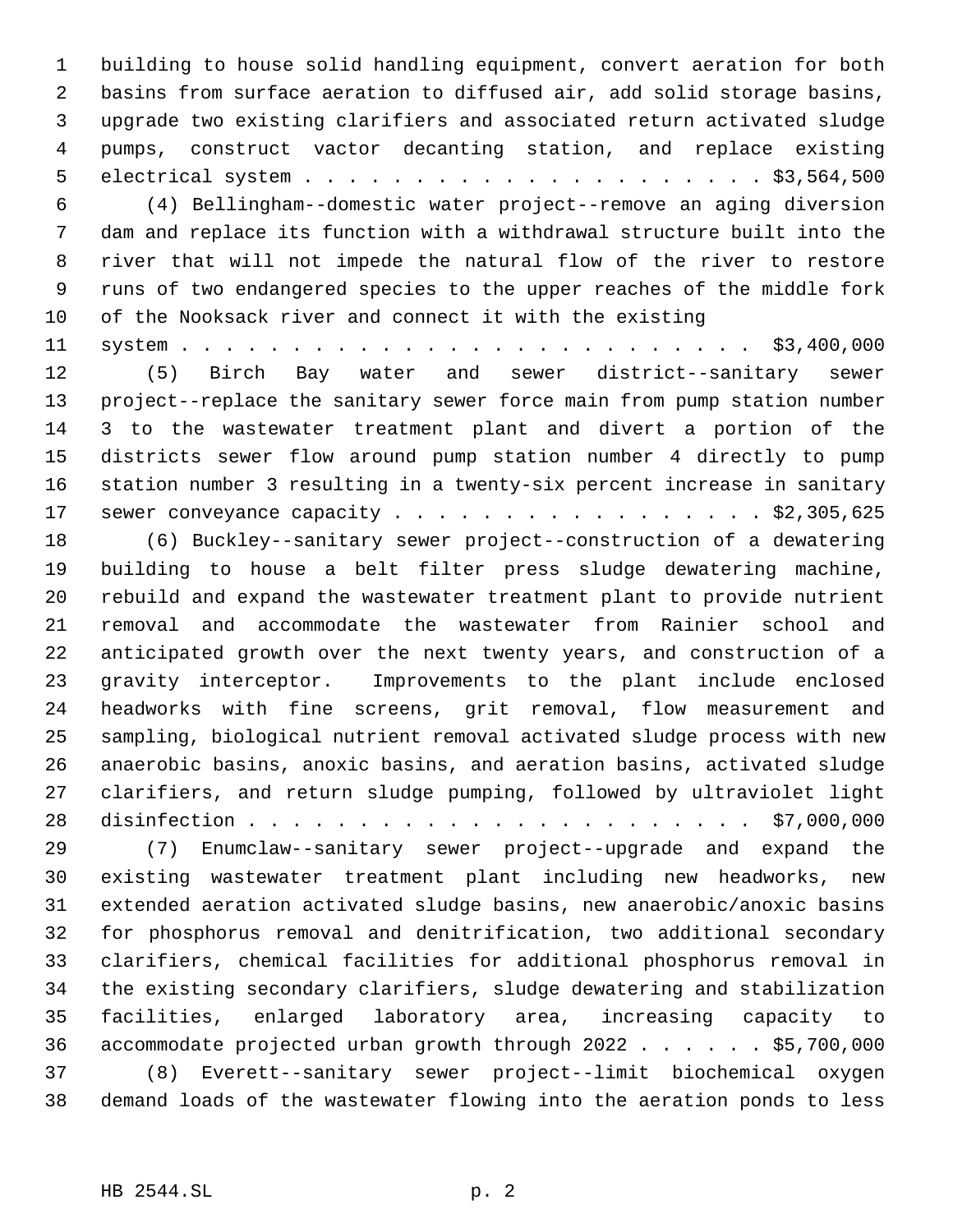than 20,000 pounds per day by construction of a new treatment process in the wastewater stream by constructing the primary clarifiers that will feed up to 21,000,000 gallons per day to the trickling filters for additional treatment, eliminate the use of chlorine gas and replace it with a twelve percent sodium hypochlorite solution, construct a new 4.8 acre solids handling area to process biosolids, and modifications to 7 the laboratory and operations room . . . . . . . . . . . . \$7,000,000

 (9) Holmes Harbor sewer district--sanitary sewer project--modify the existing wastewater treatment plant and related systems to include 1,500,000 gallons of storage for incompletely treated effluent, including appurtenant pumping, piping, and control

 systems . . . . . . . . . . . . . . . . . . . . . . . . . . . \$950,000 (10) King county water district number 54--domestic water project-- replace and dispose of an eight-inch water distribution line and an abandoned six-inch water line as part of a project to replace a fill and box culvert with a bridge across Des Moines creek that will improve fish migration and alleviate excess pooling and flooding, provide a temporary line during construction, and install a permanent twelve-inch 19 line under the new bridge . . . . . . . . . . . . . . . . . . \$150,300

 (11) Kitsap county sewer district number 7--sanitary sewer project--upgrade and add capacity to the wastewater treatment plant by adding a second aeration basin, changing the existing aeration from a floating aerator to fine bubble diffusers, add a third clarifier, change influent screening from bars to a fine screen, add a second bank of ultraviolet lights, add a third return activated sludge pump, add a second sludge digester, and construct a utility building to house the equipment . . . . . . . . . . . . . . . . . . . . . . . . . \$1,288,000

 (12) Lake Stevens--sanitary sewer project--construction of a membrane bioreactor tertiary wastewater treatment plant outside the flood plain, construction of an interceptor line and pump station to intercept and redirect existing flows to the new plant, and associated easement acquisition, permit fees, construction management services, 33 and startup and operation and maintenance manuals . . . . . \$7,000,000 (13) Lakehaven utility district--sanitary sewer project--remove/replace and/or line approximately 1,030 feet of the existing outfall pipe starting from 100 feet inland to the end of the existing outfall, and extend the existing/new outfall from the previous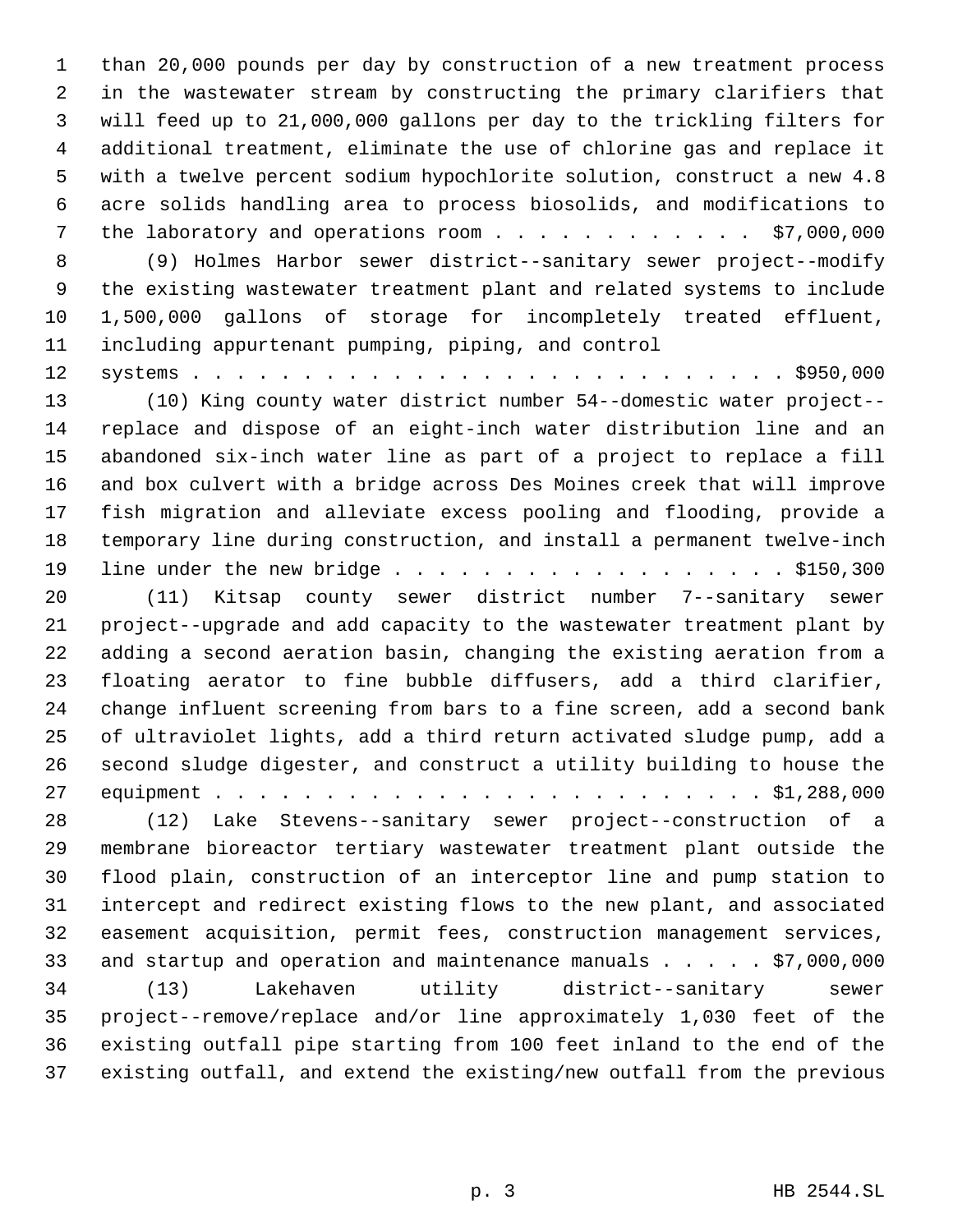end point approximately 800 feet further into Puget Sound to ensure the 2 protection of shellfish beds in the area . . . . . . . . . \$2,400,000 (14) Malaga water district--domestic water project--design and construction of two pump stations, an approximately 60,000 gallon reservoir, approximately 11,000 feet of transmission/distribution main, a pressure reducing station, and other water system

 appurtenances . . . . . . . . . . . . . . . . . . . . . . . \$1,064,950 (15) Mercer Island--sanitary sewer project--install approximately 16,000 feet of eight to sixteen-inch sewer main and 7,000 feet of six- inch side sewer laterals in Lake Washington along the north and northwest shoreline, replace and modify two pump stations, extend and connect side sewer laterals to the new main, finalize easements with approximately seventy-five property owners, install approximately ten maintenance manholes and cleanouts, and environmental

 mitigation . . . . . . . . . . . . . . . . . . . . . . . . \$7,000,000 (16) Mill Creek--road project--replace existing culverts carrying Penny creek under Mill Creek Road with a new bridge structure in a different location by drilling piers along the outer edge of the alignment, installing pipe caps and precast concrete bridge deck panels, excavating under the panels, installing timber lagging as the excavation progresses, and constructing concrete walls over the lagging, reroute the streambed with some wetland mitigation work, relocate existing water line, and plugging and abandoning the existing culvert . . . . . . . . . . . . . . . . . . . . . . . . . . . \$921,500 (17) Mount Vernon--sanitary sewer project--construction of the phase one improvements for the wastewater treatment facility including a new pretreatment (grit and debris screening) facility, two additional primary clarifiers, upgrade of the existing aeration basins, two additional secondary clarifiers, an ultraviolet disinfection system for the effluent (replacing chlorine gas system), and an extensive odor

control system . . . . . . . . . . . . . . . . . . . . . . \$7,000,000

 (18) Moxee--sanitary sewer project--construct approximately 13,500 feet of wastewater conveyance piping and appurtenances along state route number 24 from Moxee to Riverside Road, discharging to a new lift station owned and operated by the Terrace Heights sewer

 district . . . . . . . . . . . . . . . . . . . . . . . . . \$2,000,000 (19) Mukilteo--storm sewer project--construct approximately 16,500 feet of new eighteen to forty-eight inch storm water conveyance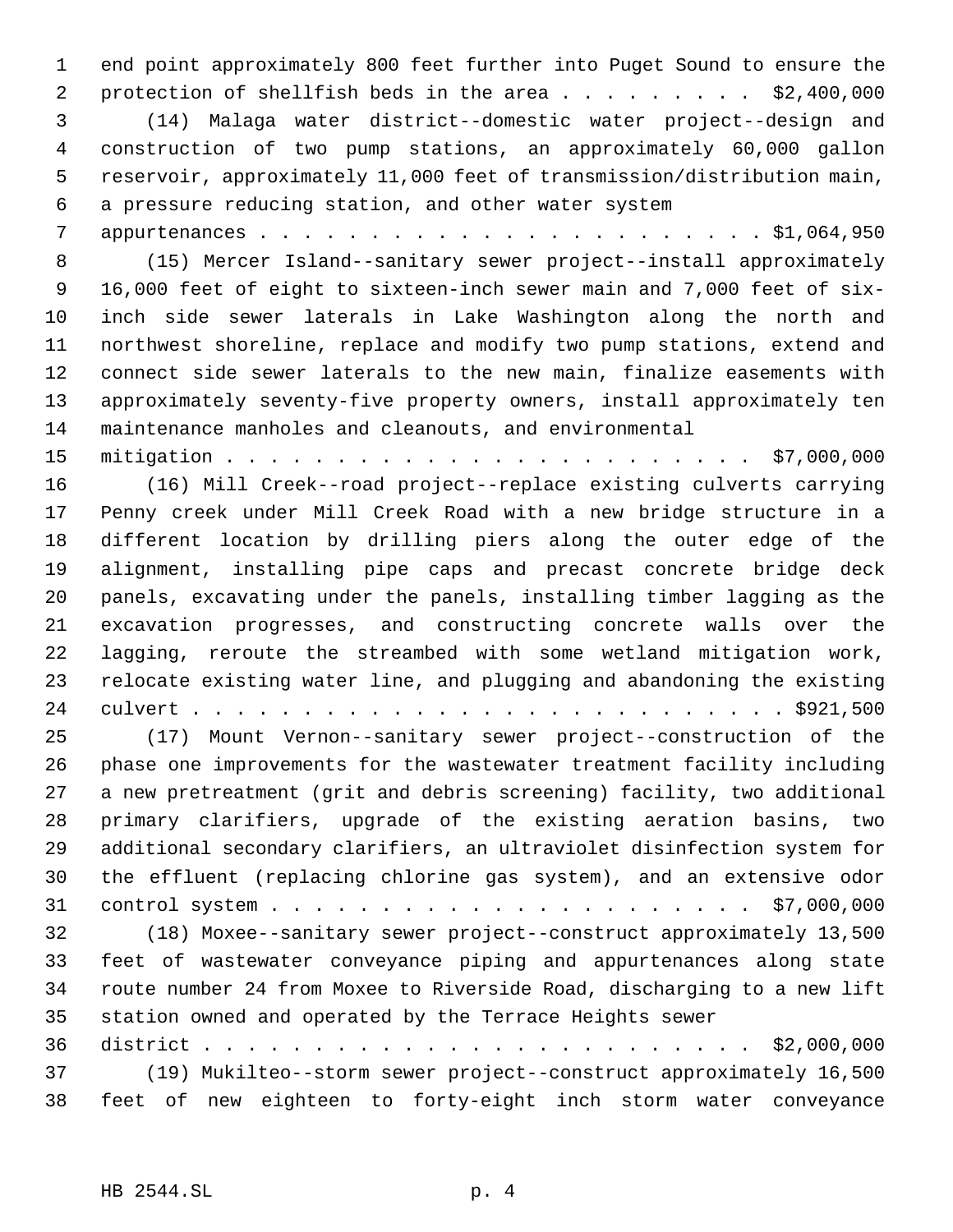pipeline to transfer high storm water flows from Smugglers Gulch and Big Gulch stream channels, restoring the stream channel, associated fish and wildlife habitat, and adjacent infrastructure, as well as 4 provide mitigation for disturbed wetlands . . . . . . . . \$3,587,200 (20) North Bend--domestic water project--drilling, testing, and development of a new municipal supply well for the perfection of a new water right application with the department of ecology to supply the city and urban growth area with needed additional water, construction of approximately 21,200 lineal foot twelve-inch diversion pipeline from the south fork Tolt river reservoir to the north fork Snoqualmie river . . . . . . . . . . . . . . . . . . . . . . . . . . . \$3,474,675

 (21) North Bonneville--sanitary sewer project--install a new headworks screen in the existing headworks structure, install a new clarifier, including piping modifications, in the existing sewer treatment plant, and painting existing metal surfaces in the existing treatment plant unit . . . . . . . . . . . . . . . . . . . . \$450,000

 (22) Oak Harbor--domestic water project--design and construction of approximately 5,700 feet of twenty-four inch diameter ductile iron water transmission main along highway 20 between Pass Lake and Sharpe's Corner as a replacement for existing water transmission main being destroyed as a result of planned highway construction . . . \$2,694,500

 (23) Okanogan county--sanitary sewer project--construction, right of way acquisition and engineering for gravity and pressure pipe, lift stations, telemetry, treatment plant improvements, and associated facilities, water system improvements including supply main, fire hydrants, air/vac facilities, storage, booster pumping, telemetry, and 27 applicable appurtenances . . . . . . . . . . . . . . . . . \$7,000,000

 (24) Othello--road project--reconstruct 1,850 lineal feet of arterial truck route (Broadway Avenue), to include surface, subsurface, and impacted utilities, improved to heavy truck traffic standards, 31 retaining the existing sidewalks, curbs, and gutters . . . . \$555,000

 (25) Pullman--sanitary sewer project--construction of a new, approximately 500,000 gallon, variable volume digester at the wastewater treatment plant including site preparation, construction of the digester, necessary piping modifications, upgrades to the existing digesters as required to facilitate the new digester, and modifications to the plant's existing electrical and supervisory control

|--|--|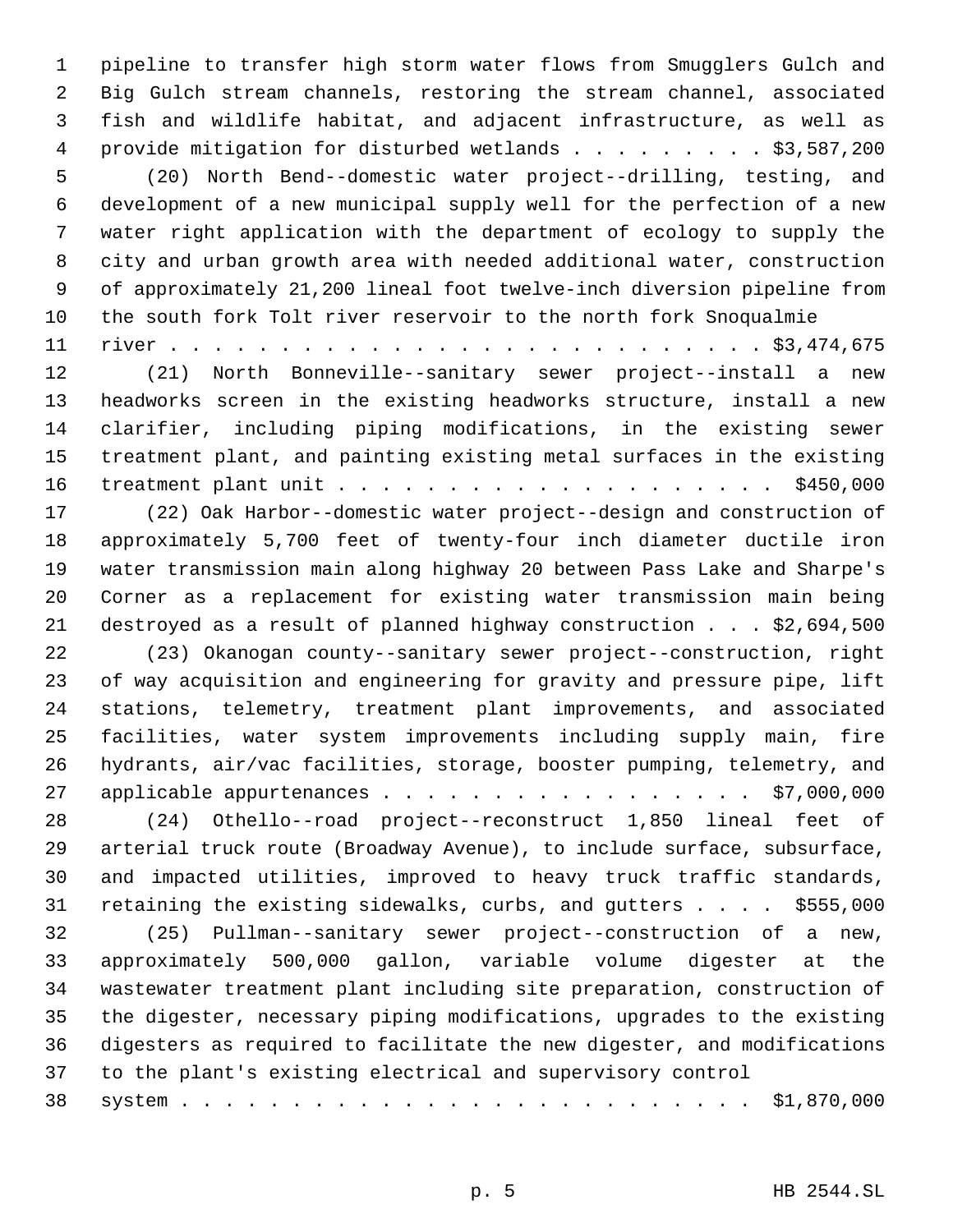(26) Sammamish Plateau water and sewer district--domestic water project--design and construction of a new approximately 6.2 million gallon per day water treatment facility to remove arsenic, hydrogen 4 sulfide, iron and manganese, and silica . . . . . . . . . . \$2,843,250 (27) Sedro-Woolley--sanitary sewer project--construction of approximately 29,700 linear feet of eight to thirty-inch pipes, and the 7 design of two sewer pump stations . . . . . . . . . . . . . \$7,000,000

 (28) Stanwood--domestic water project--prepare a feasibility study, well desktop treatment study, and a preliminary engineering report to determine the most cost-effective water system improvements, the most effective well treatment methods, and outlining the principal design criteria for all planned facilities, conduct a pilot plant study to confirm effectiveness of treatment and provide/confirm design criteria, obtain all necessary permits, prepare plans, specifications, and cost estimates for all improvements, construct a new treatment plant for the removal of arsenic, manganese, and hydrogen sulfide, construct approximately 500 lineal feet of new transmission water main, and approximately 1,500 linear feet of new distribution water mains to 19 connect to the existing system . . . . . . . . . . . . . . \$3,194,733

 (29) Stanwood--sanitary sewer project--parallel existing sewer alignment with approximately 4,000 lineal feet of thirty-inch sewer pipe in the same right of way corridor as the existing fourteen-inch interceptor and have a flow capacity of 6.5 million gallons a day sufficient to handle the projected 5.8 million gallons a day build outflow, and the replacement of the existing eight and twelve-inch water mains . . . . . . . . . . . . . . . . . . . . . . . . \$2,031,500

 (30) Tenino--sanitary sewer project--construction of a new wastewater treatment plant and collection system with a membrane bioreactor treatment plant with a capacity of 360,000 gallons per day that will produce Class A reclaimed water, and approximately 68,516 lineal feet of one and one-half to six-inch diameter pipe and 784 individual grinder pumps . . . . . . . . . . . . . . . . . \$7,000,000

 (31) Terrace Heights sewer district--sanitary sewer project-- construct a new lift station with a capacity of approximately 4,400 gallon per minute, approximately 11,700 feet of twelve-inch diameter force mains from the new lift station to the Yakima regional wastewater treatment facility, and approximately 4,200 feet of eight-inch diameter gravity sewer main . . . . . . . . . . . . . . . . . . . . \$3,655,000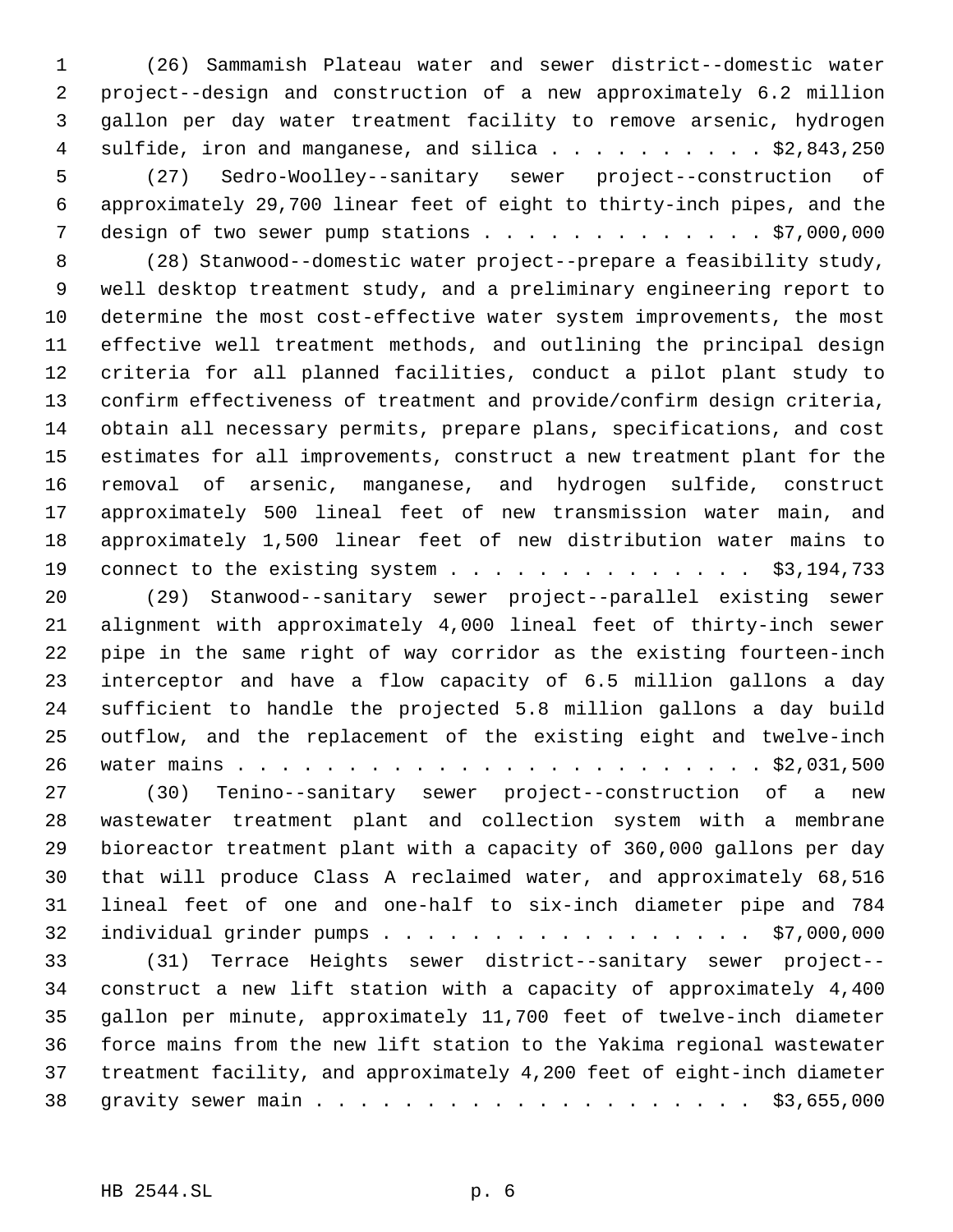(32) Union Gap--sanitary sewer project--replace approximately 3,800 feet of sewer line, institute hydrogen sulfide control measures at the master lift station to reduce corrosion problems, complete eight sewer pipeline point repairs, replace seven manholes, install manhole shields on forty-five manholes located in areas of potential flooding, investigate sixteen side sewer connections, conduct an inflow evaluation during the next flooding event, and visually inspect 8 previously uninspected portions of the system . . . . . . \$1,037,000

 (33) Val Vue sewer district--sanitary sewer project--replace approximately 11,000 linear feet of pipe and associated side sewers, construction of approximately 1,900 linear feet of replacement main line sewers, construction of approximately 1,600 linear feet of sewer main replacement, replacement of approximately 300 linear feet of main, replacement of approximately 120 side sewer stubs, and improvements to a pump station by the addition of an emergency power

generator . . . . . . . . . . . . . . . . . . . . . . . . . \$3,554,700

 (34) Whitworth water district number 2--domestic water project--install approximately 11,900 feet of sixteen-inch water pipe, 22,440 feet of twelve-inch water pipe, 4,140 feet of eight-inch water pipe together with valves, fire hydrants, and other appurtenances, and construct an approximately two million gallon ground level steel water reservoir, complete with access road, valving, level controls, and other appurtenances . . . . . . . . . . . . . . . . . . . . \$3,496,600

 (35) Zillah--sanitary sewer project--construct wastewater facility improvements including a new screening system, construct a new aeration basin of approximately 159,000 gallons, install baffles in both clarifiers and replace the 28-year-old mechanical components of clarifier number 1, install a positive displacement pump in the aerobic digester building for automated daily sludge wasting, replace the existing ultraviolet system with a new and larger system, construct an effluent pump station to accommodate design peak hour flow, replace the submerged turbine aerators with fine bubble diffusers, and provide 480 volt service to all process electrical equipment, and eliminate dual 34 voltage system now found at the plant  $\ldots$  . . . . . . . . . \$2,295,000 (36) Auburn--sanitary sewer project--replace approximately 13,100 linear feet of 10, 12, and 15 inch concrete pipes with 24, 27, and 36

inch sewer pipes to handle existing and future wastewater flows.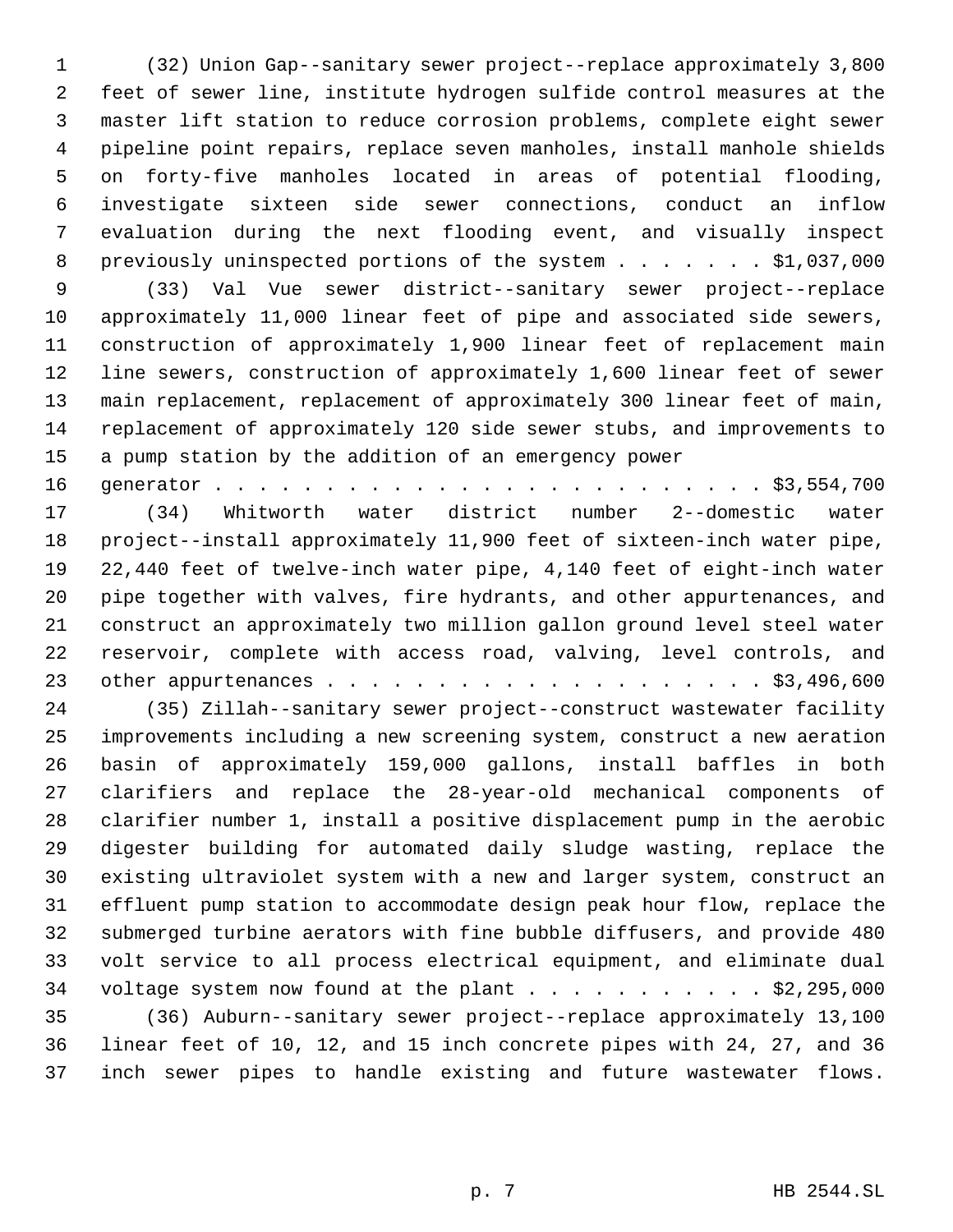Removal of eight pressure reducing valves on a water transmission line 2 and storm system revisions . . . . . . . . . . . . . . . . \$3,500,000 (37) Battle Ground--sanitary sewer project--upgrades at Salmon Creek treatment plant to achieve added capacity and security. Construction of the new Klineline sewer pump station and approximately five miles of force main system to accommodate future pumping capacity needs

 8 . . . . . . . . . . . . . . . . . . . . . . . . . . . . . \$4,000,000 (38) Bellevue--road project--improve a section of NE 24th Street including widening the roadway to add five-foot bike lanes, constructing curb, gutter, and sidewalk, and introduce calming elements. The project is designed to improve safety by reducing areas of conflict between vehicular and nonmotorized traffic by reducing overall speeds . . . . . . . . . . . . . . . . . . . . . . . \$750,000 (39) Burien--storm sewer project--construct approximately 1,450

 linear feet of 30 to 42 inch and approximately 300 linear feet of 24 inch storm water trunk lines to eliminate flooding in downtown Burien during a 25-year storm event. Modify and expand the Ambaum regional detention pond to accommodate peak flows and to control the release of storm water in order to protect downstream habitat . . . . \$1,547,000

 (40) Clark public utilities--domestic water project--construct a 1,000 gallon per minute water supply well, construct and paint an approximately 300,000 gallon reservoir, install a 500 gallon per minute booster station, and replace approximately 90,000 feet of undersized and deteriorated water line. These projects will increase fire flow and generally improve the performance and reliability of the system

27 . . . . . . . . . . . . . . . . . . . . . . . . . . . . . \$5,087,250 (41) Edmonds--road project--provide the necessary slope stability and improve the integrity of approximately 300 feet of roadway section that has been slowly moving down the hill toward a house due to slope failure . . . . . . . . . . . . . . . . . . . . . . . . . . . \$624,750 (42) Franklin County--road project--pave approximately 30 miles of gravel roads throughout the county to save wear and tear on the public's vehicles and savings in annual costs for maintenance 35 . . . . . . . . . . . . . . . . . . . . . . . . . . . . . \$4,500,000

 (43) Ilwaco--sanitary sewer project--replace a sewage pump station and renovate another sewage pump station, both of which are 35 years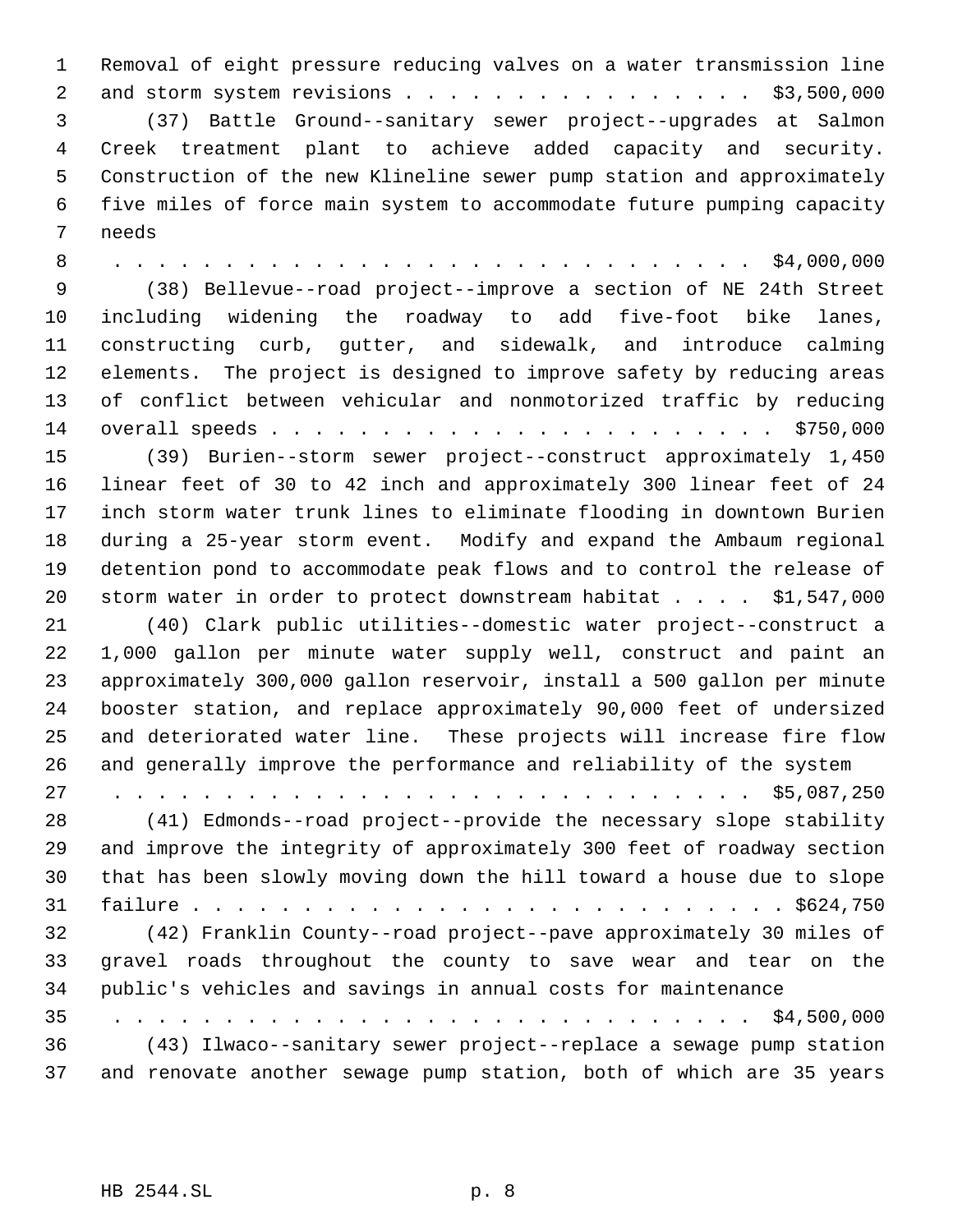old to meet the department of ecology's requirements and save 2 approximately \$13,000 every three years . . . . . . . . . . . \$237,960 (44) Lakewood--sanitary sewer project--construct three pump stations, approximately 17,200 linear feet of force main, approximately 13,500 linear feet of gravity collector pipeline, and approximately 320 side sewer stubs to eliminate septic systems in the American Lake gardens and Tillicum neighborhoods . . . . . . . . . . . . \$5,000,000 (45) Olympus terrace sewer district--sanitary sewer project-- construction of approximately 8,000 linear feet of trunk pipeline and approximately 16,500 linear feet of storm water conveyance pipeline to prevent high storm water flows from further eroding stream channels 12 . . . . . . . . . . . . . . . . . . . . . . . . . . . . . \$7,000,000 (46) Seattle--storm sewer project--install approximately 2,860 feet of storm drain and approximately 6,800 feet of pipe to alleviate chronic flooding problems for at least 38 businesses and several residences in South Park . . . . . . . . . . . . . . . . . \$5,000,000 (47) Southwest suburban sewer district--sanitary sewer project-- replace/rehabilitate approximately 16,700 linear feet of sewer mains to reduce environmental and public health issues associated with sewer backups . . . . . . . . . . . . . . . . . . . . . . . . . . \$3,910,000 (48) Stevenson--domestic water project--replace a failing, unsafe, and hazardous pump station to address fire flow requirements, convert the vacated pump station into additional water reservoir storage, and install approximately 6,250 feet of transmission main to eliminate leaks . . . . . . . . . . . . . . . . . . . . . . . . . . . . \$795,000 (49) Tacoma--domestic water project--construction of an ozonation treatment plant capable of treating approximately 168 million gallons per day that will provide disinfection and taste and odor compound control . . . . . . . . . . . . . . . . . . . . . . . . . . \$7,000,000 (50) Vancouver--road project--widen approximately 5,000 linear feet of NE 138th Street to four lanes with center left turn lane, bike lanes, sidewalks, street lighting, and landscaping to increase capacity 33 and safety, and upgrade traffic control  $\ldots$  . . . . . . . \$2,200,000 (51) Washougal--sanitary sewer project--replace a pump station with approximately 6,250 linear feet of force and gravity mains, extending approximately 2,200 linear feet of gravity sewer, and extension of approximately 2,000 linear feet of interceptor sewer. The improvements